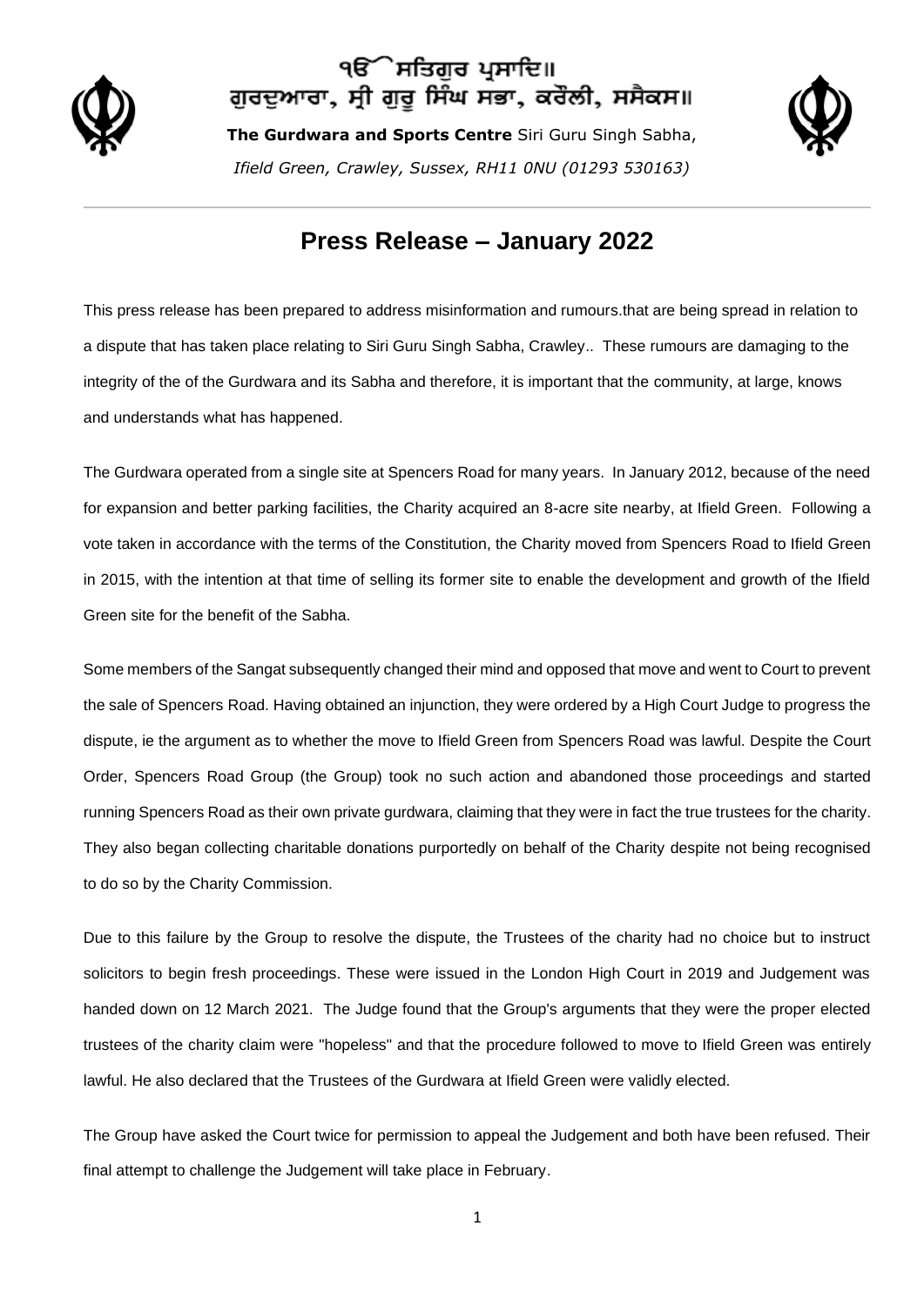

## ੧ੳ´ੇ ਸਤਿਗੁਰ ਪ੍ਰਸਾਦਿ॥ ਗੁਰਦੁਆਰਾ, ਸ੍ਰੀ ਗੁਰੂ ਸਿੰਘ ਸਭਾ, ਕਰੌਲੀ, ਸਸੈਕਸ॥

**The Gurdwara and Sports Centre** Siri Guru Singh Sabha, *Ifield Green, Crawley, Sussex, RH11 0NU (01293 530163)*



Whilst the Trustees are delighted that their views on this case from 2015 have been fully vindicated by the Court, they are also extremely saddened by the fact that the Charity has been required to fight a weak case pursued by a handful of individuals in the Spencers Road Group. They accept that the majority of the Spencers Road Sangat was not aware of nor actively involved in the pursuit of the litigation. Nevertheless, the decisions made by those individuals in the Group wasted hundreds of thousands of pounds of the Sabha and Sangat's money (for both sides) in legal costs and created deep divisions within the Crawley Sikh community.

Since the Defendants lost this case,,we are aware that false rumours and misleading videos are being shared amongst members of the Sangat. These social media messages and videos make dishonest, and in some cases, defamatory allegations regarding the Charity. The spreading of false stories has led to verbal assaults and threats being made against the Trustees.

After a difficult dispute, the way forward should be for the community to come together and work towards a positive future based upon the truth, as we are taught. However, rather than believing in the principles of Chardi Kala, it is unfortunate that some still cannot accept the Court's very clear decision. A very simple solution has always been open to the Group for the past several years; to make a reasonable offer buy the Spencer Road site, but they have declined to take that forward. Nevertheless, we remain hopeful that they will now engage with us positively and we wish to explore all reasonable options with them.

Some people are portraying their own version of the Court dispute, which is unfortunately very different from what took place. Every point made above is supported by the Court papers. If anybody would like to see a copy of the Statements of Case, the Judgment, the Judgment Order or the Order refusing permission to appeal to corroborate the above, please email the committee at info@crawleygurdwara.org.uk. ].

We would like to conclude this communication with some invaluable advice for all Gurdwaras in the UK; Siri Guru Singh Sabha, Crawley, has been successful in this case largely due to having a robust Charity Constitution and practices of record-keeping for all decisions made by the Sabha as part of the management of the Charity. We strongly urge all Gurdwaras to ensure that their respective Constitution is fit for purpose, aligned with UK Charity